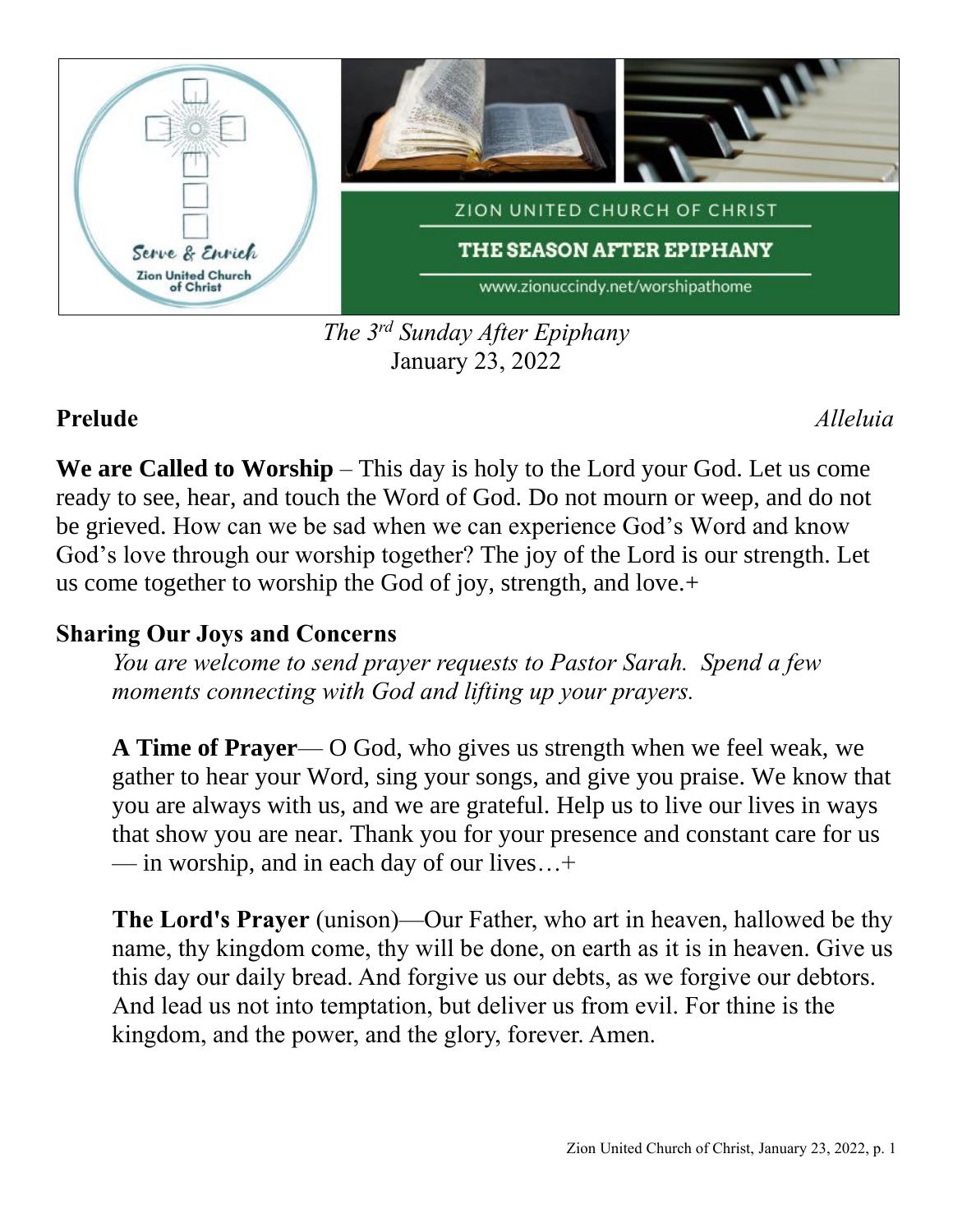### Zion United Church of Christ, January 23, 2022, p. 2

# **We Hear God's Word** *Luke 4:14-21 (NRSV)*

14 Then Jesus, filled with the power of the Spirit, returned to Galilee, and a report about him spread through all the surrounding country. <sup>15</sup>He began to teach in their synagogues and was praised by everyone.

16 When he came to Nazareth, where he had been brought up, he went to the synagogue on the sabbath day, as was his custom. He stood up to read,  $^{17}$  and the scroll of the prophet Isaiah was given to him. He unrolled the scroll and found the place where it was written:

<sup>18</sup> 'The Spirit of the Lord is upon me,

because he has anointed me

to bring good news to the poor.

He has sent me to proclaim release to the captives

and recovery of sight to the blind,

to let the oppressed go free,

<sup>19</sup> to proclaim the year of the Lord's favor.'

 $20$ And he rolled up the scroll, gave it back to the attendant, and sat down. The eyes of all in the synagogue were fixed on him. <sup>21</sup>Then he began to say to them, 'Today this scripture has been fulfilled in your hearing.'

**Meditation** *The Year of the Lord's Favor*

# **We Respond to God's Word with Our Giving**

**Invitation—** We share from what we have and from who we are as a sign of our desire to bring good news to the poor. May these gifts bring light to those in need, and put the joy of the Lord in their hearts.+

**January Benevolence**—Emergency Assistance: Every so often a neighbor contacts Zion for assistance for things our Franklin Township Ministerial Association and our Southeast Association Eviction Ministry do not cover. This could be anything from diapers and formula to bus tickets or clothes. We want to ensure that we have funds available when the call comes to serve our neighbors. Please, consider donating to our January Benevolence offering to help support Emergency Assistance.

You can mail your offerings to our office or give online at www.zionuccindy.net/donate